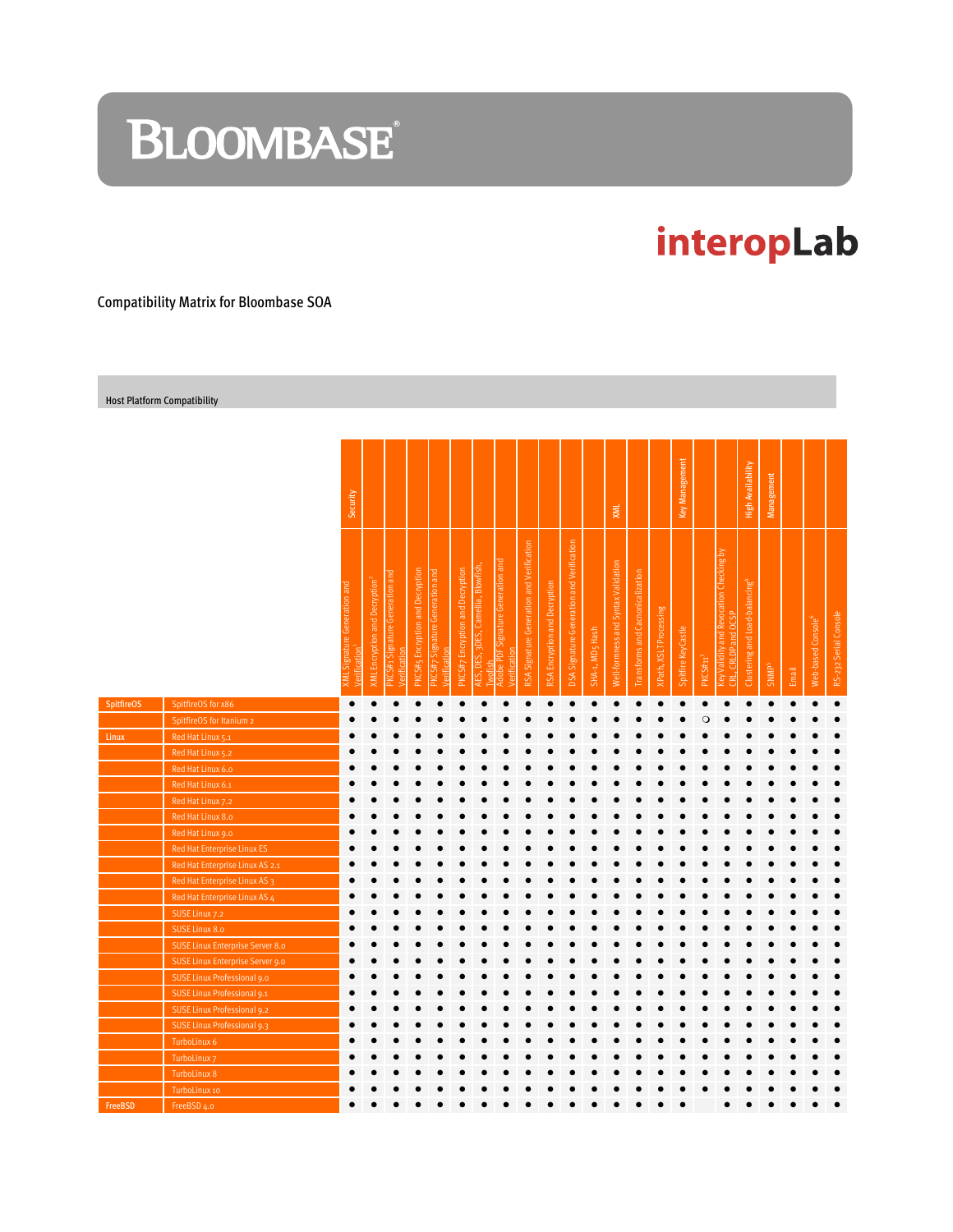# **BLOOMBASE**

## interopLab

### Compatibility Matrix for Bloombase SOA

|                | FreeBSD 4.5                        |  |  |  |  |  |  |  |  |  |  |  |  |
|----------------|------------------------------------|--|--|--|--|--|--|--|--|--|--|--|--|
|                | FreeBSD 4.8                        |  |  |  |  |  |  |  |  |  |  |  |  |
|                | FreeBSD 5.1                        |  |  |  |  |  |  |  |  |  |  |  |  |
|                | FreeBSD 5.3                        |  |  |  |  |  |  |  |  |  |  |  |  |
| HP-UX          | HP-UX 11.0 on PA-RISC              |  |  |  |  |  |  |  |  |  |  |  |  |
|                | HP-UX 11iv1/11.11 on PA-RISC       |  |  |  |  |  |  |  |  |  |  |  |  |
|                | HP-UX 11iv2/11.23 on PA-RISC       |  |  |  |  |  |  |  |  |  |  |  |  |
|                | HP-UX 11iv1.6/11.22 on Itanium 2   |  |  |  |  |  |  |  |  |  |  |  |  |
|                | HP-UX 11iv2/11.23 on Itanium 2     |  |  |  |  |  |  |  |  |  |  |  |  |
| <b>AIX</b>     | AIX 5.1 on PowerPC                 |  |  |  |  |  |  |  |  |  |  |  |  |
|                | AIX 5.2 on PowerPC                 |  |  |  |  |  |  |  |  |  |  |  |  |
|                | AIX 5.3 on PowerPC                 |  |  |  |  |  |  |  |  |  |  |  |  |
| <b>Solaris</b> | Solaris 7 on SPARC                 |  |  |  |  |  |  |  |  |  |  |  |  |
|                | Solaris 8 on SPARC                 |  |  |  |  |  |  |  |  |  |  |  |  |
|                | Solaris 9 on SPARC                 |  |  |  |  |  |  |  |  |  |  |  |  |
|                | Solaris 10 on SPARC                |  |  |  |  |  |  |  |  |  |  |  |  |
|                | Solaris 7 on x86                   |  |  |  |  |  |  |  |  |  |  |  |  |
|                | Solaris 8 on x86                   |  |  |  |  |  |  |  |  |  |  |  |  |
|                | Solaris 9 on x86                   |  |  |  |  |  |  |  |  |  |  |  |  |
|                | Solaris 10 on x86                  |  |  |  |  |  |  |  |  |  |  |  |  |
| Tru64 UNIX     | Tru64 UNIX 4.0F/4.0G/5.1A on Alpha |  |  |  |  |  |  |  |  |  |  |  |  |
| <b>SCO</b>     | UnixWare 7.1.4 on x86              |  |  |  |  |  |  |  |  |  |  |  |  |
|                | OpenServer 6 on x86                |  |  |  |  |  |  |  |  |  |  |  |  |
| OpenVMS        | OpenVMS 7.3-2 on Alpha             |  |  |  |  |  |  |  |  |  |  |  |  |
|                | OpenVMS 8.2-1 on Itanium 2         |  |  |  |  |  |  |  |  |  |  |  |  |
| Microsoft      | Windows 98/Me                      |  |  |  |  |  |  |  |  |  |  |  |  |
|                | <b>Windows NT</b>                  |  |  |  |  |  |  |  |  |  |  |  |  |
|                | Windows 2000                       |  |  |  |  |  |  |  |  |  |  |  |  |
|                | Windows XP                         |  |  |  |  |  |  |  |  |  |  |  |  |
|                | Windows 2003                       |  |  |  |  |  |  |  |  |  |  |  |  |
| Mac OS         | Mac OS X                           |  |  |  |  |  |  |  |  |  |  |  |  |

Legend:

|           | indicates the item is fully supported currently                                  |
|-----------|----------------------------------------------------------------------------------|
|           | indicates the item is not supported currently                                    |
| O         | indicates the item is under development and will be incorporated in next release |
| Comments: |                                                                                  |

Spitfire SOA Security Server has no hardware dependency

### Notes:

1 W3C XML digital signature generation and verification standards. http://www.w3c.org/

2 W3C XML encryption and decryption standards. http://www.w3c.org/